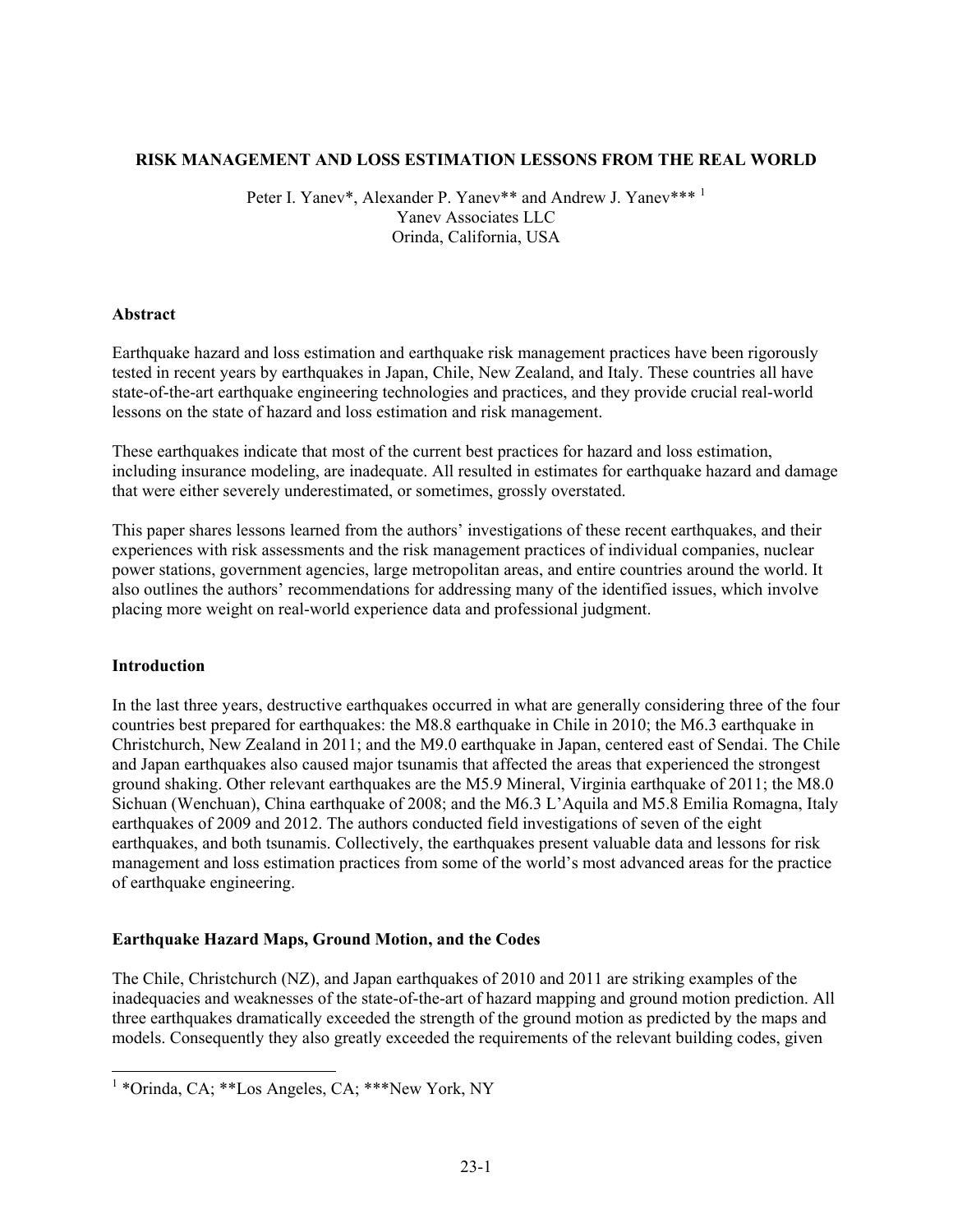that the codes are partly based on those hazard maps. In our opinion, these earthquakes occurred in three of the four countries in the world with the most advanced practices for earthquake engineering and earthquake risk management. The fourth country is the United States – specifically California – which was not embarrassed in the last two years only because it did not experience a major earthquake in its metropolitan areas.

The Christchurch earthquakes are particularly important and instructive for earthquake hazard mapping, as the maps indicated that Christchurch was in a "low seismic risk" zone of New Zealand, which clearly it was not.

An excellent summary of what went wrong and why is presented by Stein et.al. (Reference 1). The conclusions closely match our thinking, except that they come from the seismological perspective, whereas we come more from the engineering perspective. According to Stein et.al. :

*"The 2011 Tohoku earthquake is another striking example - after the 2008 Wenchuan and 2010 Haiti earthquakes - of highly destructive earthquakes that occurred in areas predicted by earthquake hazard maps to be relatively safe. Here, we examine what went wrong for Tohoku, and how this failure illustrates limitations of earthquake hazard mapping. We use examples from several seismic regions to show that earthquake occurrence is typically more complicated than the models on which hazard maps are based, and that the available history of seismicity is almost always too short to reliably establish the spatiotemporal pattern of large earthquake occurrence. As a result, key aspects of hazard maps often depend on poorly constrained parameters, whose values are chosen based on the mapmakers' preconceptions. When these are incorrect, maps do poorly. This situation will improve at best slowly, owing to our limited understanding of earthquake processes. However, because hazard mapping has become widely accepted and used to make major decisions, we suggest two changes to improve current practices. First, the uncertainties in hazard map predictions should be assessed and clearly communicated to potential users. Recognizing the uncertainties would enable users to decide how much credence to place in the maps and make them more useful in formulating cost-effective hazard mitigation policies. Second, hazard maps should undergo rigorous and objective testing to compare their predictions to those of null hypotheses, including ones based on uniform regional seismicity or hazard. Such testing, which is common and useful in similar fields, will show how well maps actually work and hopefully help produce measurable improvements. There are likely, however, limits on how well hazard maps can ever be made because of the intrinsic variability of earthquake processes."* 

We would like to stress two of the points made by Stein et.al. Hazard maps are traditionally constructed using hard instrumental data, little of which is more than 100 years old. For many areas of the world, and certainly Italy and China, we have reliable documentation on the effects of earthquakes going back two thousand years or more. Much of that data are also available in a rough form in the archaeological record. The data are not used adequately with the excuse that it is not scientific data. From an engineering perspective, the data are "close enough" and their addition might give us substantially better results than the more pure science and mathematics have given us to date. We cannot begin to understand earthquake risk by only considering 100 years of data, which in geological terms is only an instant and for recorded human history is very short.

Secondly, we may not understand the earthquake processes adequately, but we have a relatively good understanding of the effects of ground motion on structures and of structural dynamics. These can be verified through testing and post-earthquake analyses when instrumental building records are available. Thus, we can take a more conservative approach and just assume that future ground motion will be stronger than what we expect today, especially if it is based on instrumental data.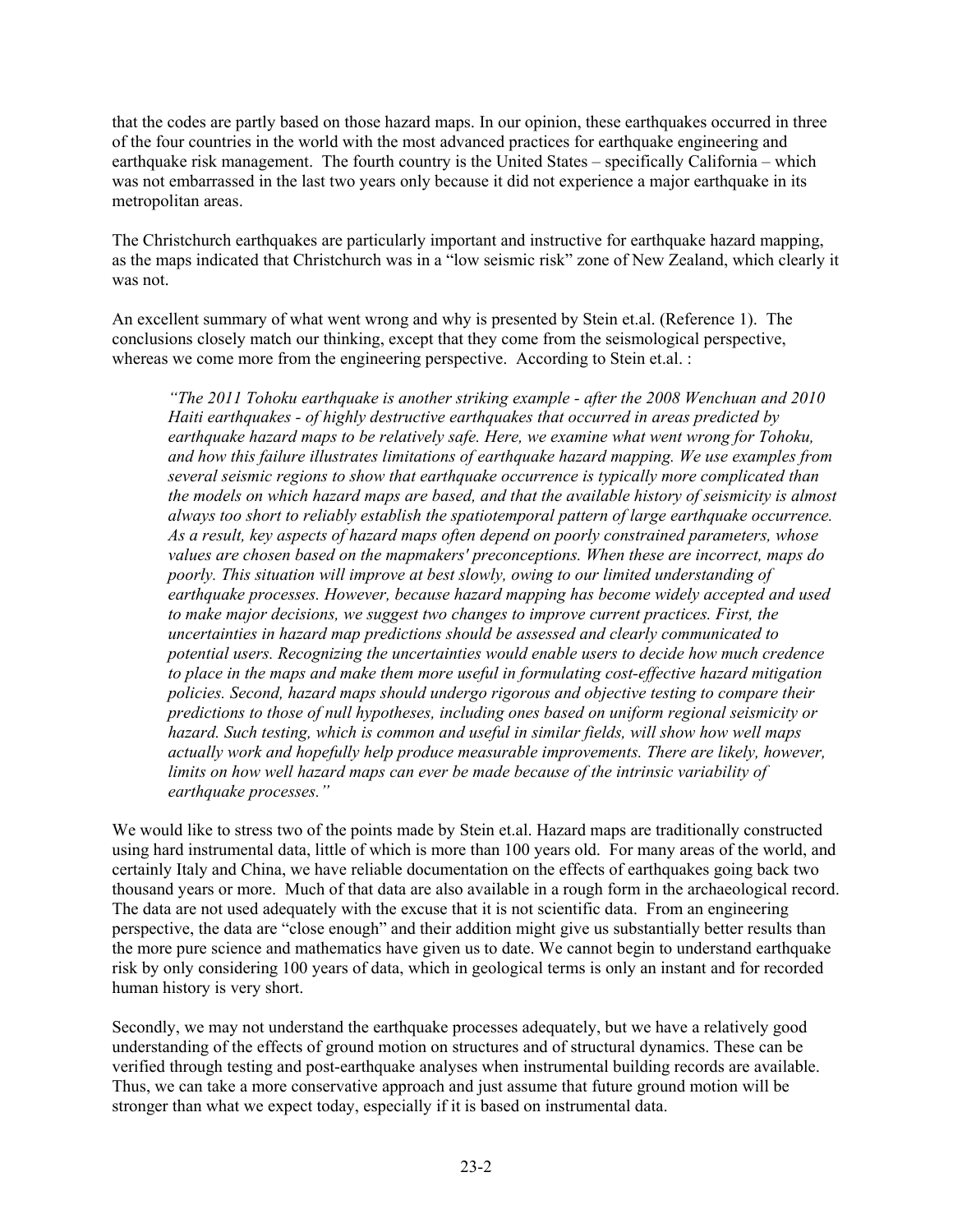We recently took this approach in a project for the World Bank in Albania. Part of the project required the use of an earthquake hazard map for the entire country. The map would be used to assign site-specific ground motion (intensity) to any structure anywhere in the country. The problem is that there is no general agreement on a hazard map for Albania that can be used with some confidence. The code and different government and academic sources (many of whom we interviewed), including the U.S. Geological Survey, differ substantially on the strength of the expected ground motion. However, all of the sources rely primarily on recent and well-documented data. It quickly became obvious to us that most of the 2,500 year history of the country was not being used because the data quality was not considered acceptable. We felt, however, that our map would be of inferior quality if we neglected those data. The compromise was to take a more conservative approach and increase the expected intensities (MMI in this case) by one- to one- and a half units and to simplify and generalize the ground motion map contours and remove pockets of low intensities that were surrounded by higher intensities.

The above strategy addresses another important lesson from the earthquakes of 2010 to 2012. Both ground motion/hazard mapping and the development of engineering code requirements are and have always been re-active processes. Much of the reaction has taken place after major earthquakes when new lessons were learned. This is true for the recent earthquakes as well. Over the years, and after every major earthquake, we have typically ratcheted up the code requirements. This has been the case for conventional structures and for critical structures, such as nuclear power plants. Perhaps it is time to become significantly more pro-active. The earthquakes of the last few years, and especially those in Japan, China, Italy, Chile and New Zealand, imply that we have plenty of room to improve the system without being overly conservative. We believe, based on much experience, that the benefits of this approach outweigh the costs – from both the life safety and the property risk perspectives.

## **Earthquake Damage and Property Loss Modeling Practices**

One of the most useful projects, and possibly the least appreciated considering its impact, to come out of the Applied Technology Council (ATC) is ATC-13, *Earthquake Damage Evaluation Data for California,*  1985. It helped expand the stage for deterministic and probabilistic modeling of structures and portfolios of structures. It developed some of the first damage (fragility) functions for a variety of conventional buildings and structures. It became a stepping-stone in the development of earthquake damage and property loss modeling. At first it was used for the modeling and loss estimation of individual structures and small portfolio of structures, and shortly afterwards, in the late 1980s it began to be used for modeling large portfolios, such as insurance industry portfolios (properties at risk) and government-owned property portfolios.

Today, modeling is used widely throughout the world to estimate the risk to individual buildings, single site portfolios of structures, insurance and reinsurance companies' portfolios (which may include tens of thousands of structures), and government portfolios as well as the modeling of metropolitan areas for loss estimation, emergency planning, etc.

The major earthquakes of the last few years extensively highlighted the strengths and the weaknesses of earthquake damage and property loss modeling, and of the industry associated with it. We briefly summarize some of our observations and conclusions, based on the above earthquakes and numerous projects that involved the use of modeling.

Based on data provided by reinsurers, it appears that the overall insurance industry predicted loss in the 2010 Chile earthquake, excluding tsunami losses, were comparable to the expected losses that were based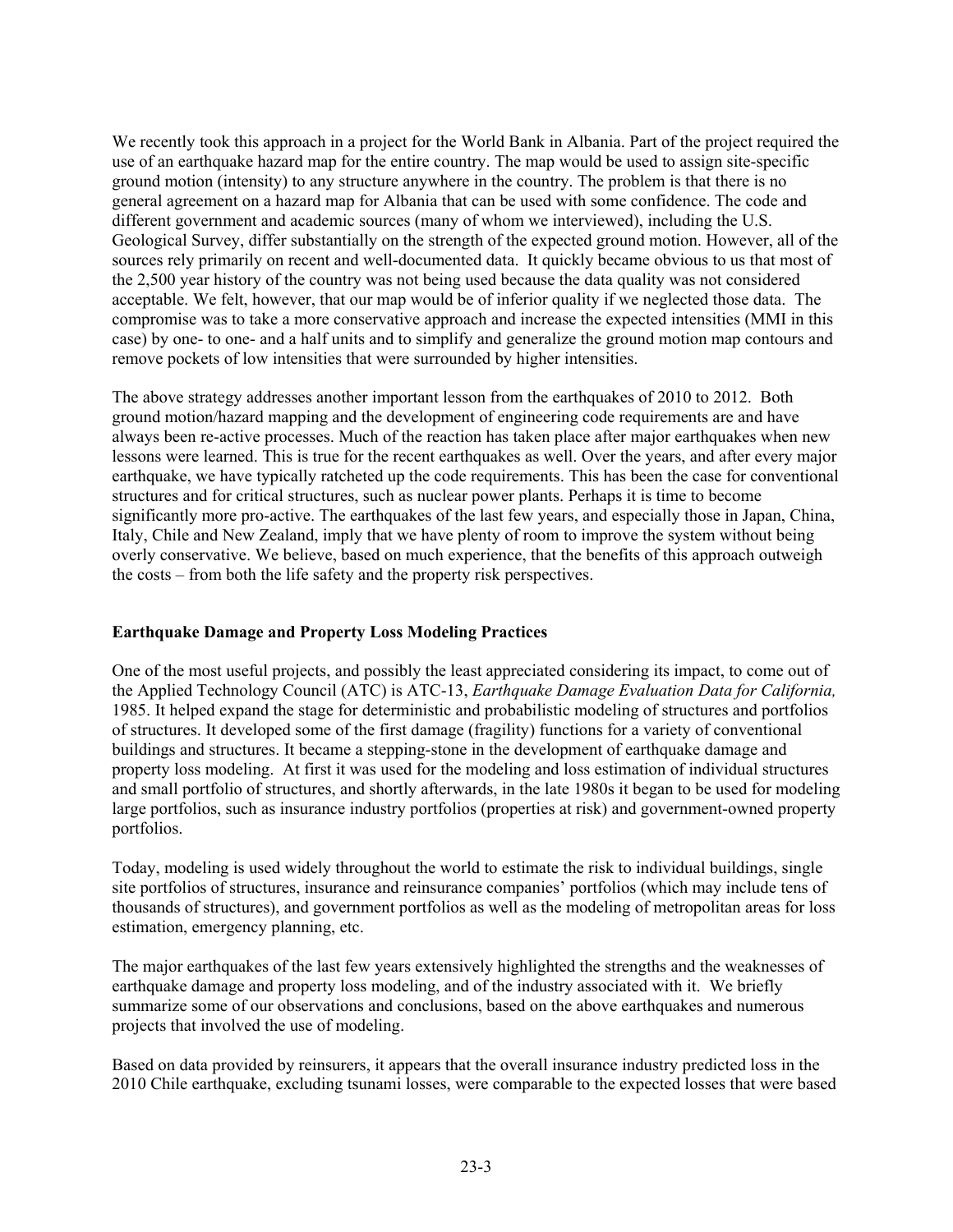on modeling. However, the individual company losses, and especially individual industrial losses, were widely inaccurate.

The losses in Christchurch illustrate best the inadequacies of today's modeling practices and associated loss predictions and estimates. Because the earthquake hazard in the city was grossly underestimated, any model that relied on then-current hazard maps would have predicted losses that would have been a small percentage of what happened. Further, building practices in that part of New Zealand, partly because it was not perceived to be a high-hazard area, are quite different from other parts of the world with higher known hazards. Therefore damage functions based on the latter types of buildings would have been largely inappropriate for Christchurch.

The problems outlined above for Christchurch were also observed in all of the earthquakes addressed in this paper, including Japan and its nuclear power plants. In the latter case, earthquake models (not tsunami models) would have overestimated the expected damage, based on the performance of plants like Onagawa that experienced light damage, because the industry has not studied adequately the margins that exist in their facilities. However the tsunami modeling in the case of the Fukushima nuclear power station was grossly inadequate.

Modeling was originally developed for use by highly trained engineers with a thorough understanding of earthquakes and structural engineering. About 30 years after the original models were developed in the early 1980s, most earthquake modeling, and particularly in the insurance industry, is done by staff who have no training and no experience in earthquake and structural engineering. While the overall quality and capabilities of the major models have steadily increased, the capabilities of the users of the models and the quality of their results have decreased steadily.

The following is one of many examples from recent projects where we were asked to review the modeling of commercial and industrial facilities and make recommendations on how to manage the risk. We reviewed the earthquake risk analyses (modeling results) of a large industrial facility located in Mexico very near the California border and a few miles from the Imperial Fault – the fault responsible for some of the most famous earthquakes in earthquake engineering. The modeling company, one of the largest in the industry, concluded that the main risk to the facility, based on probabilistic modeling, was from faulting offshore of San Diego – more than 100 miles (160 km) away. That error was compounded by the losscontrol company that developed the modeling input data for the structures and their contents, for use by the modeling company. As is typical in the insurance industry, the company that did the data collection employed fire-protection engineers (and/or others without significant earthquake and structural engineering experience) to survey the buildings. The main structures, which are typical tilt-up reinforced concrete construction with interior non-ductile steel frames, were modeled as base-isolated steel structures with fire-resistant concrete walls. We are unaware of a single base isolated building in all of Northern Mexico, let alone a large, single story and sprawling industrial building (actually several adjacent buildings, to complicate the errors further). The overall loss estimates were completely unrealistic and irrelevant, but the owners had purchased their insurance on the basis of these results and were planning loss control activities and retrofits based on the results.

Sadly, this example is not atypical of analyses we have reviewed in the United States, Japan, and elsewhere. At a minimum, the modeling companies should have fail-safe features in their software and processes to identify these types of fundamental, avoidable errors so that knowledgeable engineers can review and correct them.

In summary, we have observed the following lessons for risk modeling and loss estimation over the last few years: